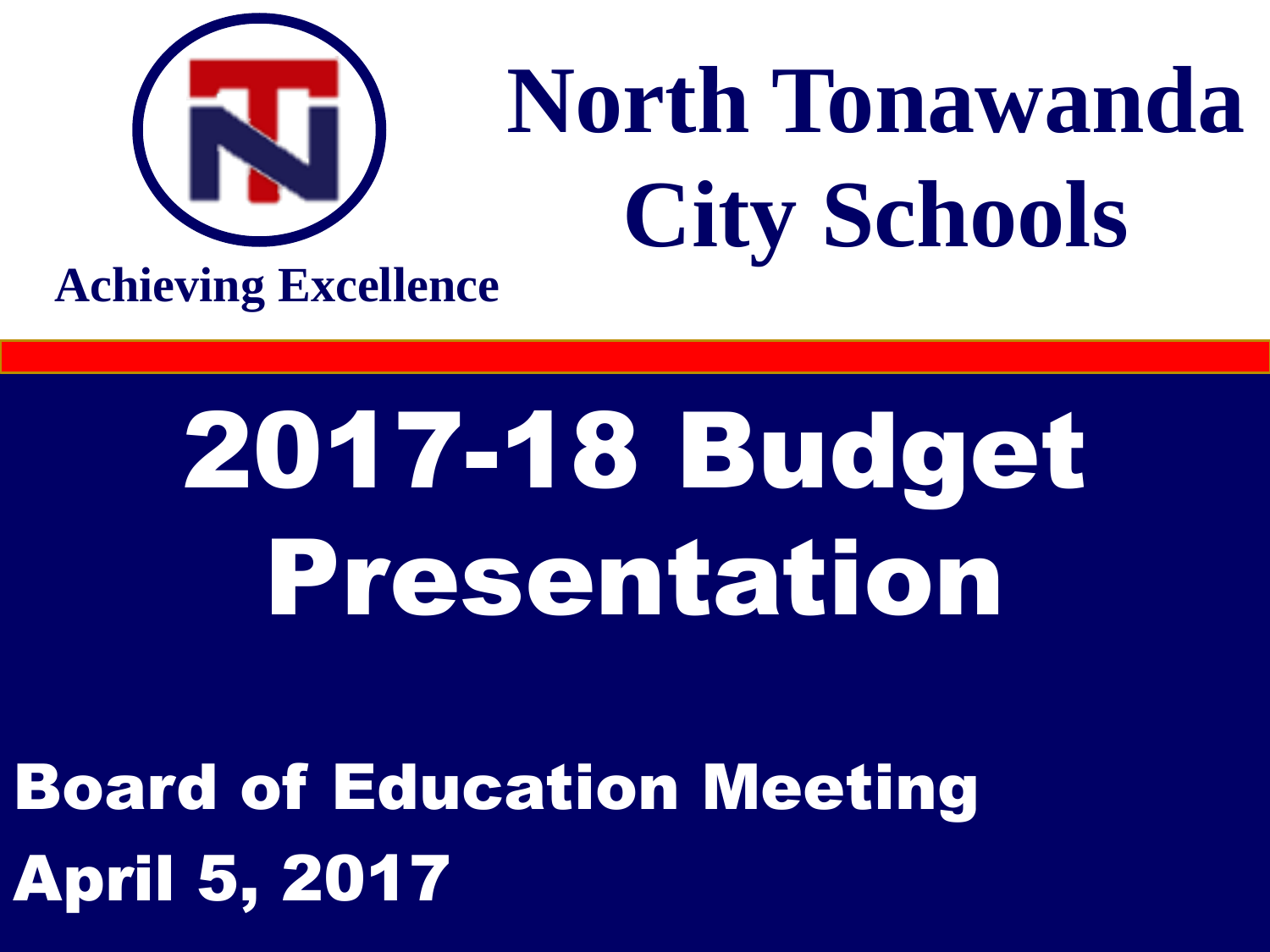



there will be a review of the 2017-18 budget for approval by the BoE.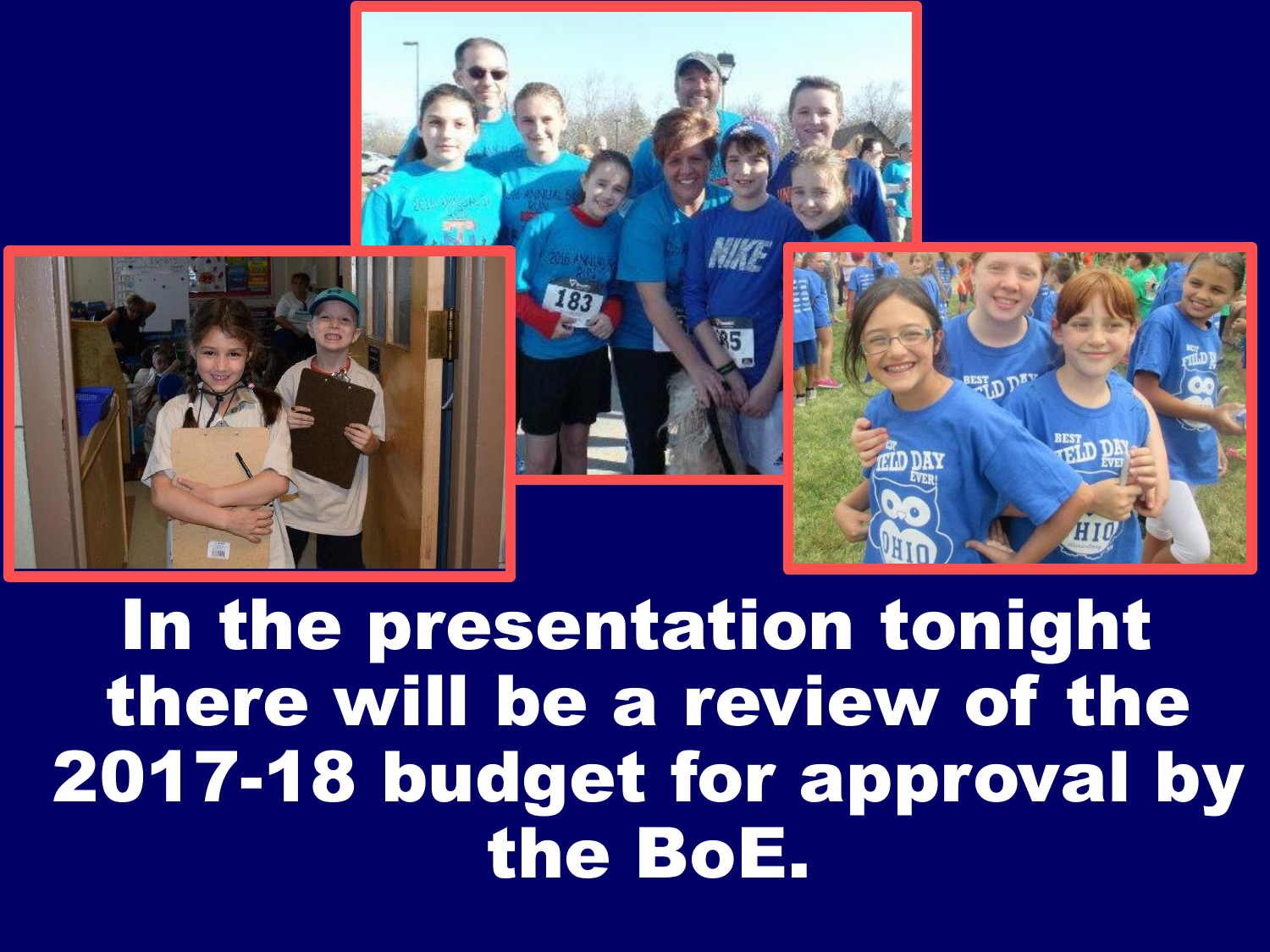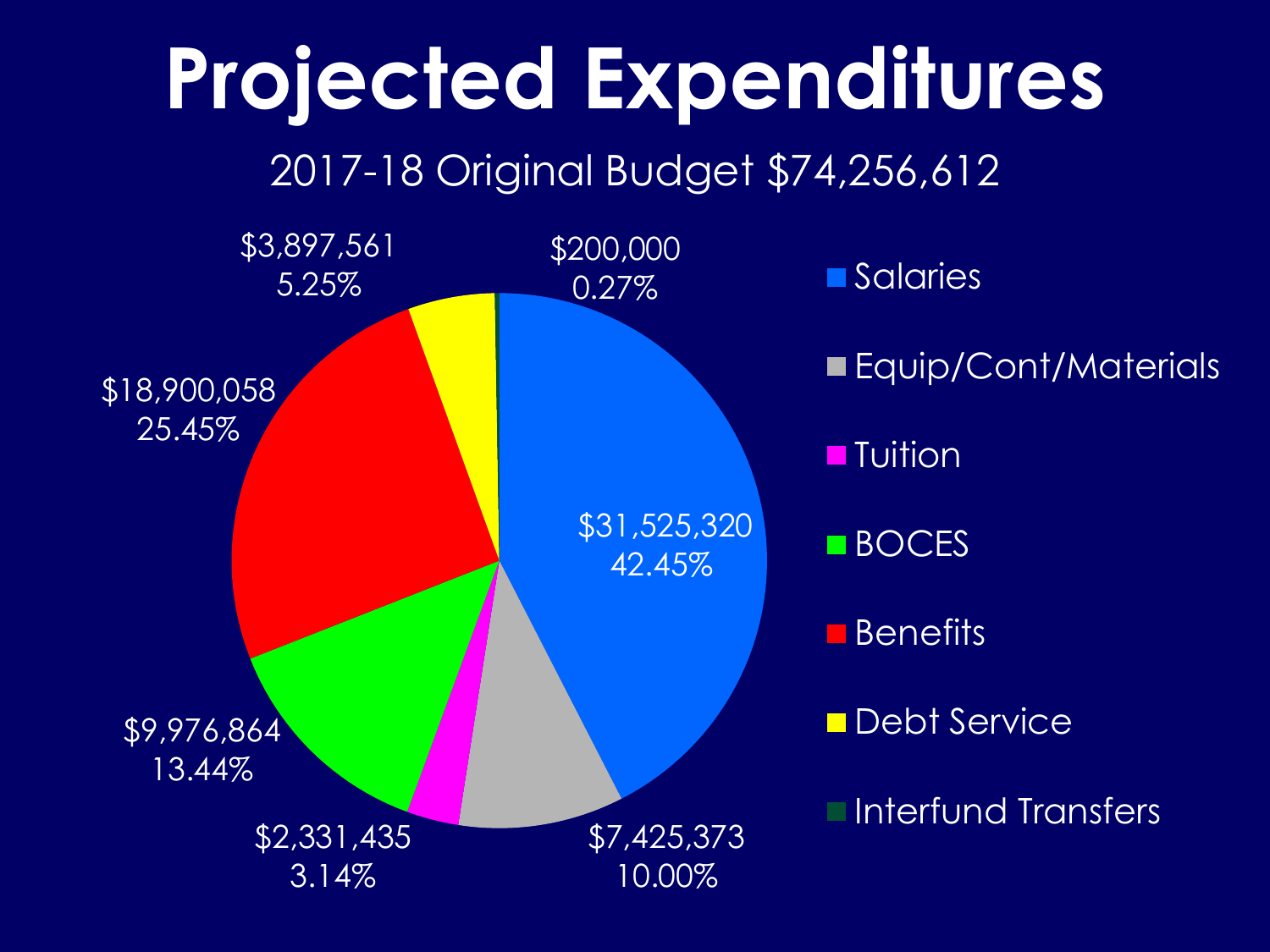#### **1.63% increase over 2016-17 Budget**



### **Proposed Expenditures**

2017-18 Proposed **Expenditure** 

Budget

**\$73,491,613**

\$1,176,563 increase over 2016-17 Budget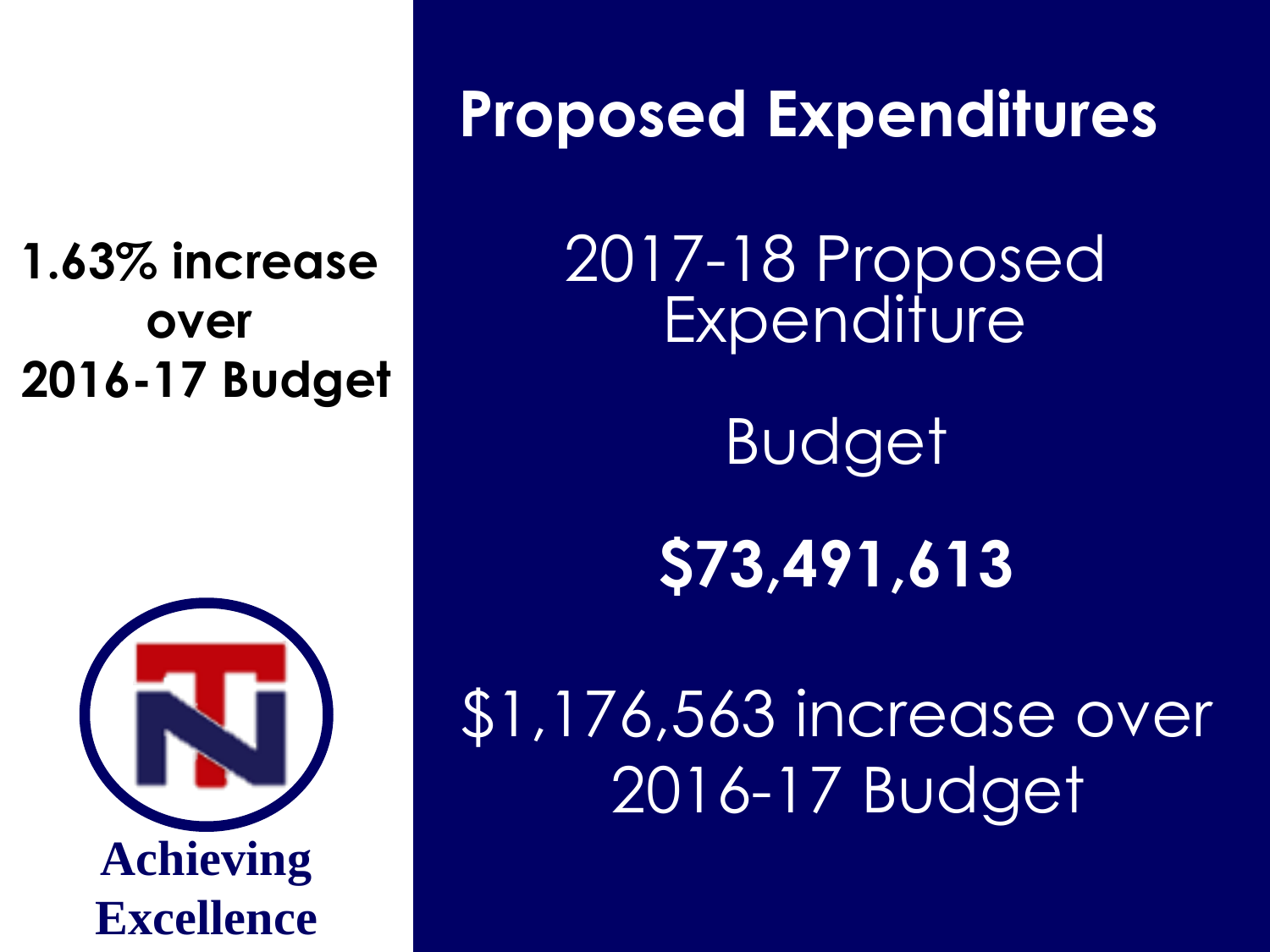## **Updated**

#### **\$ 765,000 In Reductions to Original**



### **Decreases to the Budget**

|                         | <b>Retirement - No</b>                                                               |                           |         |  |  |
|-------------------------|--------------------------------------------------------------------------------------|---------------------------|---------|--|--|
|                         | Replacement                                                                          | $\boldsymbol{\mathsf{S}}$ | 110,000 |  |  |
| $\overline{\mathbf{2}}$ | <b>Retirement - Replacement</b>                                                      | $\boldsymbol{\mathsf{S}}$ | 100,000 |  |  |
| 4                       | <b>Elem Reductions</b>                                                               | $\boldsymbol{\mathsf{S}}$ | 200,000 |  |  |
| 0.8                     | <b>HS Reduction</b>                                                                  | $\boldsymbol{\mathsf{S}}$ | 40,000  |  |  |
| 4                       | <b>Guidance Counselor</b><br><b>Reductions</b>                                       | $\boldsymbol{\mathsf{S}}$ |         |  |  |
|                         | (Note salaries coming back off Federal<br><b>Funds during the year not included)</b> |                           |         |  |  |
|                         | .5 % Dec in BOCES                                                                    | $\boldsymbol{\mathsf{S}}$ | 50,000  |  |  |
|                         | 5 % Dec. in Sup and Mat                                                              | $\boldsymbol{\varsigma}$  | 35,000  |  |  |
|                         | <b>Administrative</b><br><b>Budget/Services Reduction</b>                            | $\boldsymbol{\mathsf{S}}$ | 80,000  |  |  |
|                         | <b>25% Equipment Reduction</b>                                                       | $\boldsymbol{\zeta}$      | 75,000  |  |  |
|                         | <b>Eliminate Capital Outlay</b>                                                      | $\boldsymbol{\mathsf{S}}$ | 75,000  |  |  |
|                         | <b>Total Reductions</b>                                                              | $\mathsf{S}$              | 765,000 |  |  |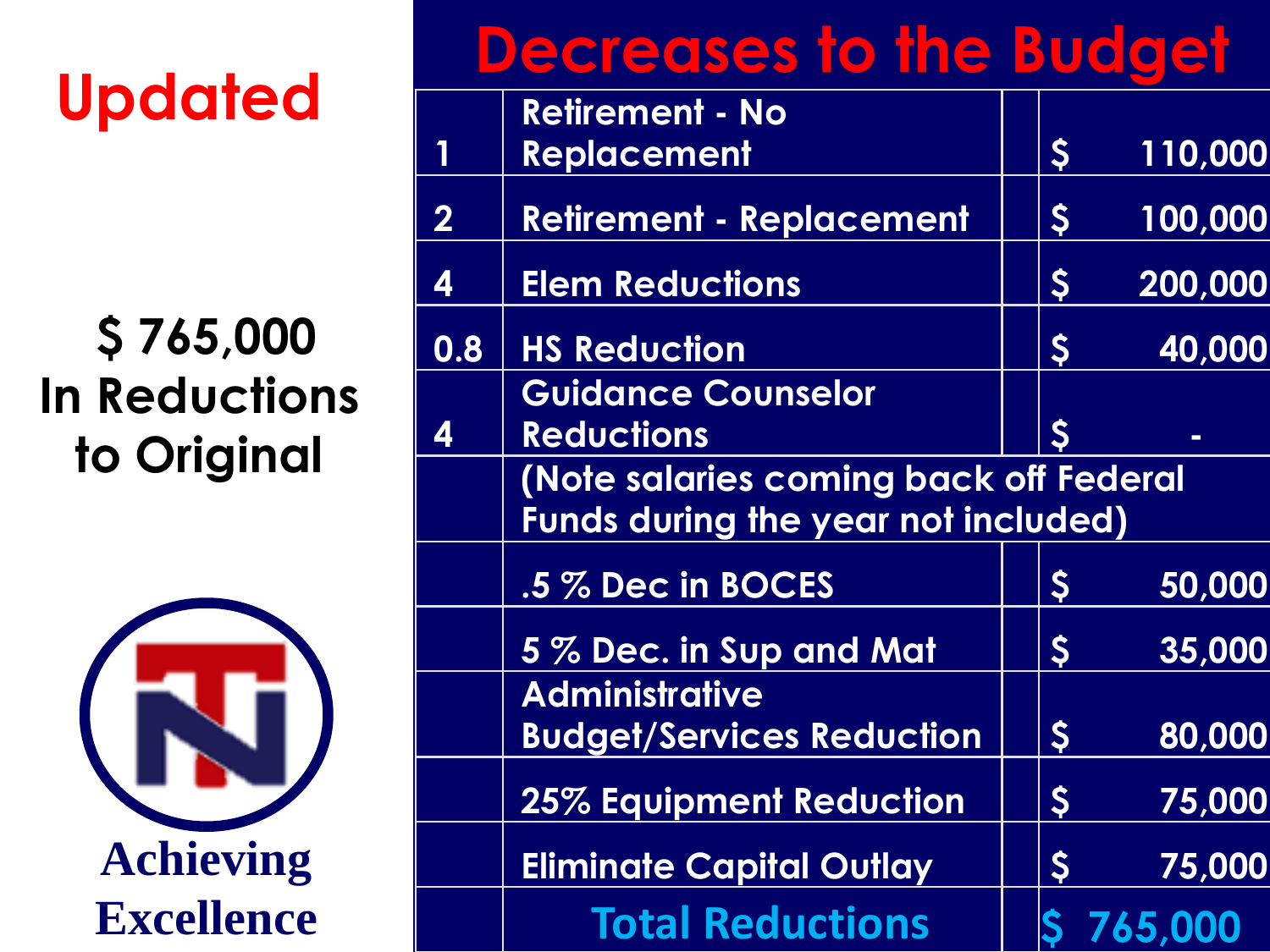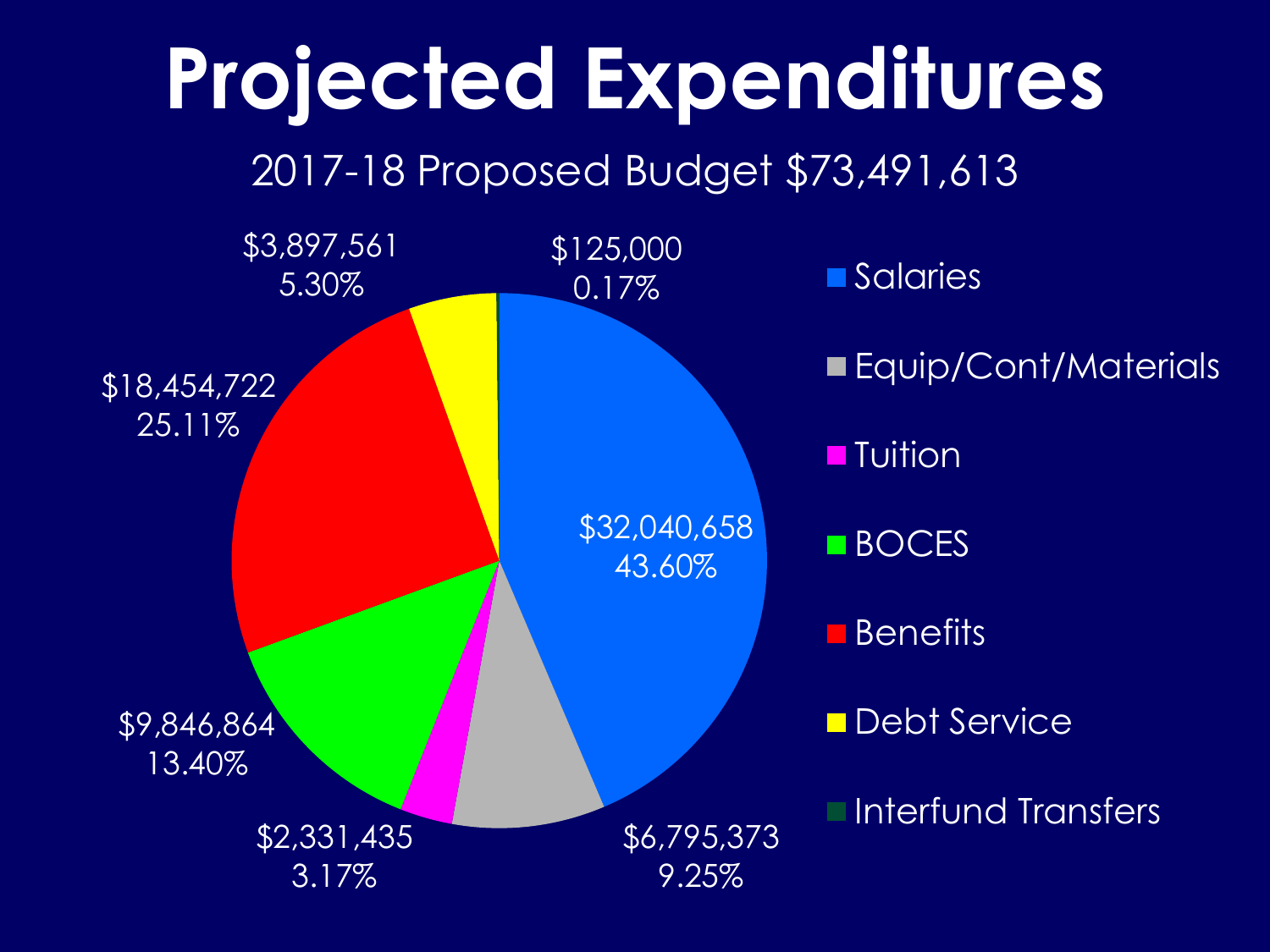#### Fund Balance Analysis

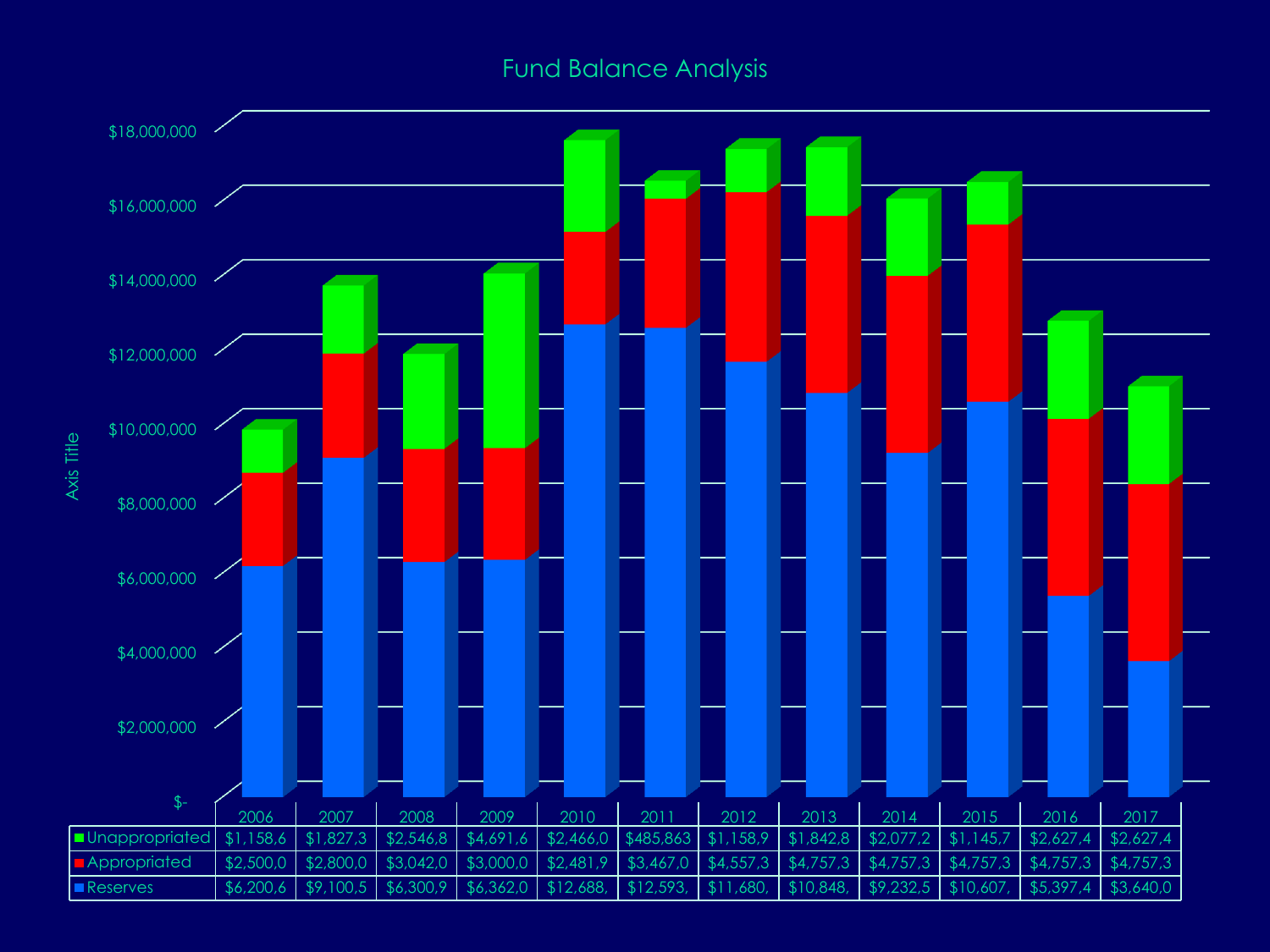

**+-Reserves EOY +-Unappropriated ++Appropriated**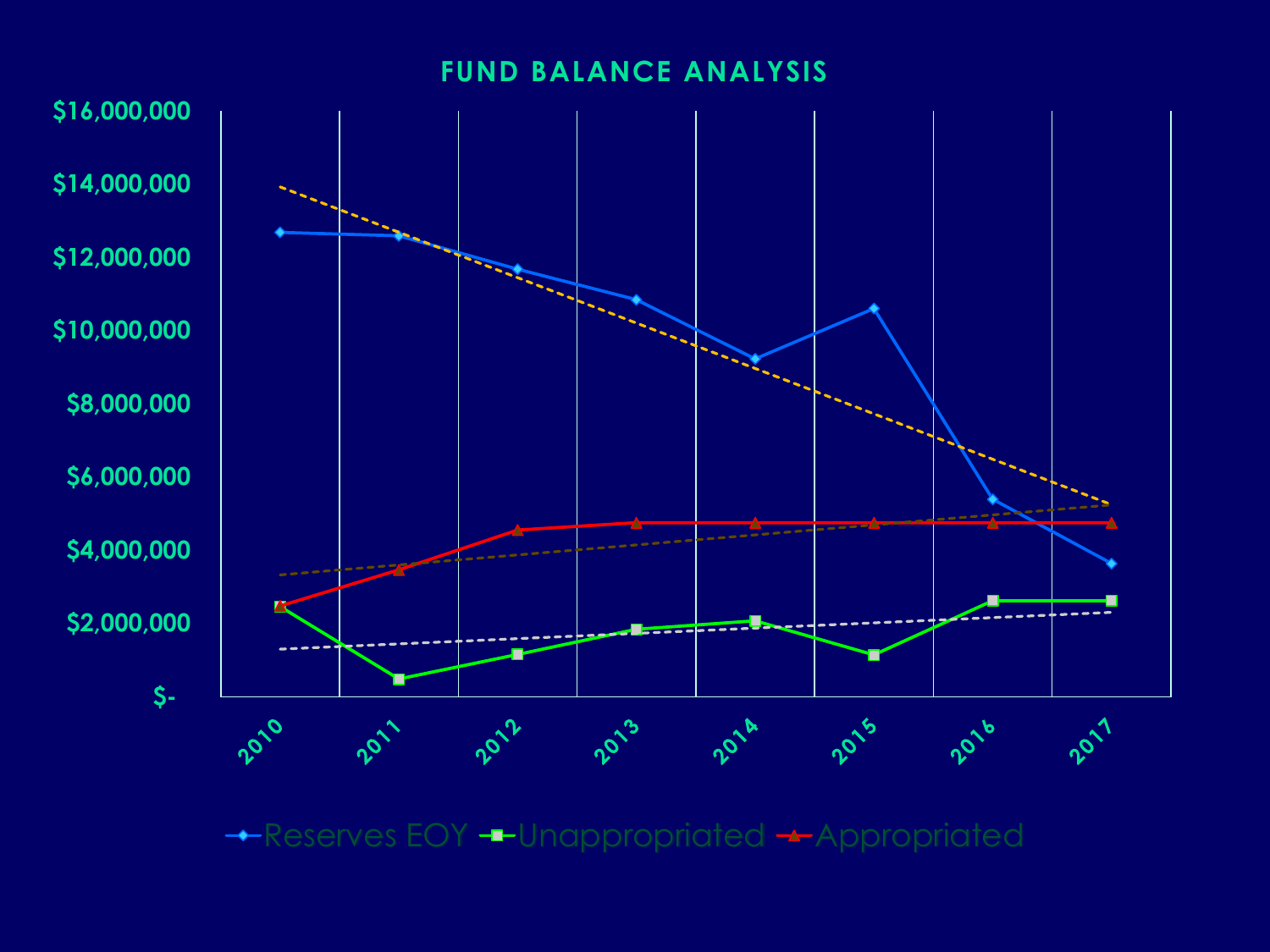| <b>Projected Expend (Roll-Over)</b> |                        | 74,256,612<br>S |                           | 74,256,612   |  |
|-------------------------------------|------------------------|-----------------|---------------------------|--------------|--|
| <b>State Aid</b>                    | $\mathfrak{P}$         | 38, 343, 376    |                           | \$38,343,376 |  |
| <b>Misc. Revenue</b>                |                        | 1,508,842       | $\boldsymbol{\varphi}$    | 1,508,842    |  |
| <b>Other Tax Item</b>               | $\boldsymbol{\varphi}$ | 270,000         | $\boldsymbol{\beta}$      | 270,000      |  |
| <b>Total Projected Revenues</b>     |                        | 40,122,218      | S                         | 40,122,218   |  |
| 2016 Property Tax Levy              |                        | \$27,700,422    |                           | \$27,700,422 |  |
| % Levy Increase                     |                        | 1.00%           |                           | 1.25%        |  |
| <b>2017 Levy Increase</b>           | $\frac{1}{2}$          | 277,004         | $\frac{1}{2}$             | 346,255      |  |
| <b>2017 Property Tax Levy</b>       |                        | \$27,977,426    |                           | \$28,046,677 |  |
| <b>Budget Gap</b>                   | S                      | 6,156,968       | S                         | 6,087,717    |  |
| <b>Appropriated Fund Balance</b>    | $\mathcal{L}$          | 4,757,385       | $\mathcal{S}$             | 4,757,385    |  |
| <b>Budget Gap</b>                   | S                      | 1,399,583       | $\boldsymbol{\mathsf{S}}$ | 1,330,332    |  |
| <b>Reductions as presented</b>      | $\mathfrak{P}$         | 765,000         | $ \mathfrak{P} $          | 765,000      |  |
| <b>Budget Gap after reductions</b>  | S                      | 634,583         | $\boldsymbol{\mathsf{S}}$ | 565,332      |  |
| <b>Additional App Fund Bal</b>      | $\boldsymbol{\beta}$   | 350,000         | $\boldsymbol{\beta}$      | 350,000      |  |
| <b>Additional State Aid</b>         |                        | 300,000         | $\mathcal{P}$             | 300,000      |  |
| <b>Budget Gap</b>                   | S                      | (15, 417)       | S                         | (84, 668)    |  |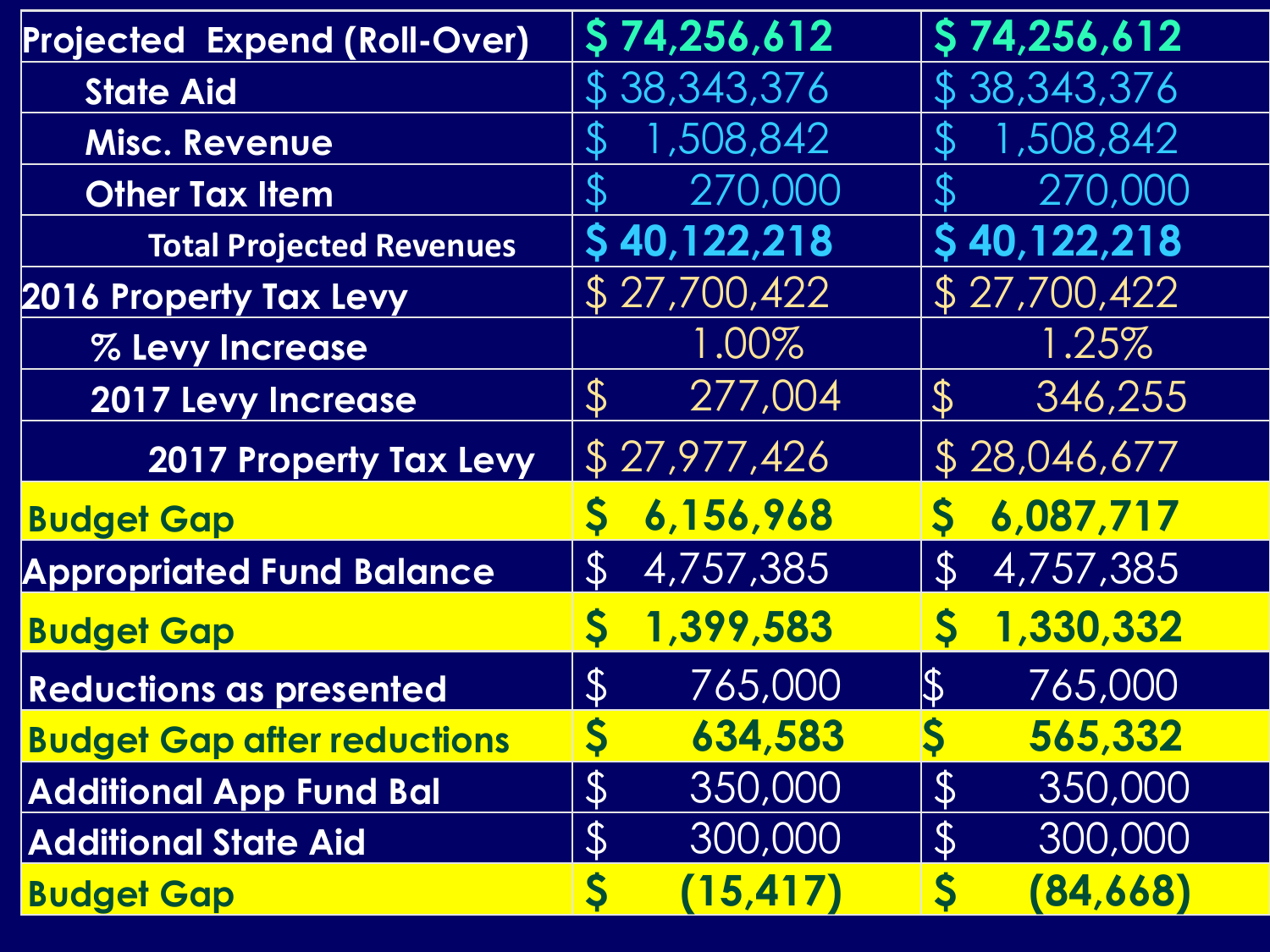# **Tax Rates**



| <b>Levy Rate</b>          | 1.00%    | 1.25%    |
|---------------------------|----------|----------|
|                           |          |          |
| <b>Current year</b>       | \$22.25  | \$22.25  |
|                           |          |          |
| Projected                 | \$22.41  | \$22.46  |
|                           |          |          |
| <b>Difference</b>         | \$0.16   | \$0.21   |
|                           |          |          |
| <b>Effective tax rate</b> |          |          |
| <b>increase</b>           | 0.72%    | $0.97\%$ |
|                           |          |          |
| Increase on 100,000       |          |          |
| household                 | \$15.95  | \$21.49  |
|                           |          |          |
| Increase on 100,000       | \$13.32  | \$17.95  |
| household With STAR       |          |          |
| Increase on 100,000       |          |          |
| household With            |          |          |
| <b>Enhanced STAR</b>      | \$ 10.22 | S 13.77  |
|                           |          |          |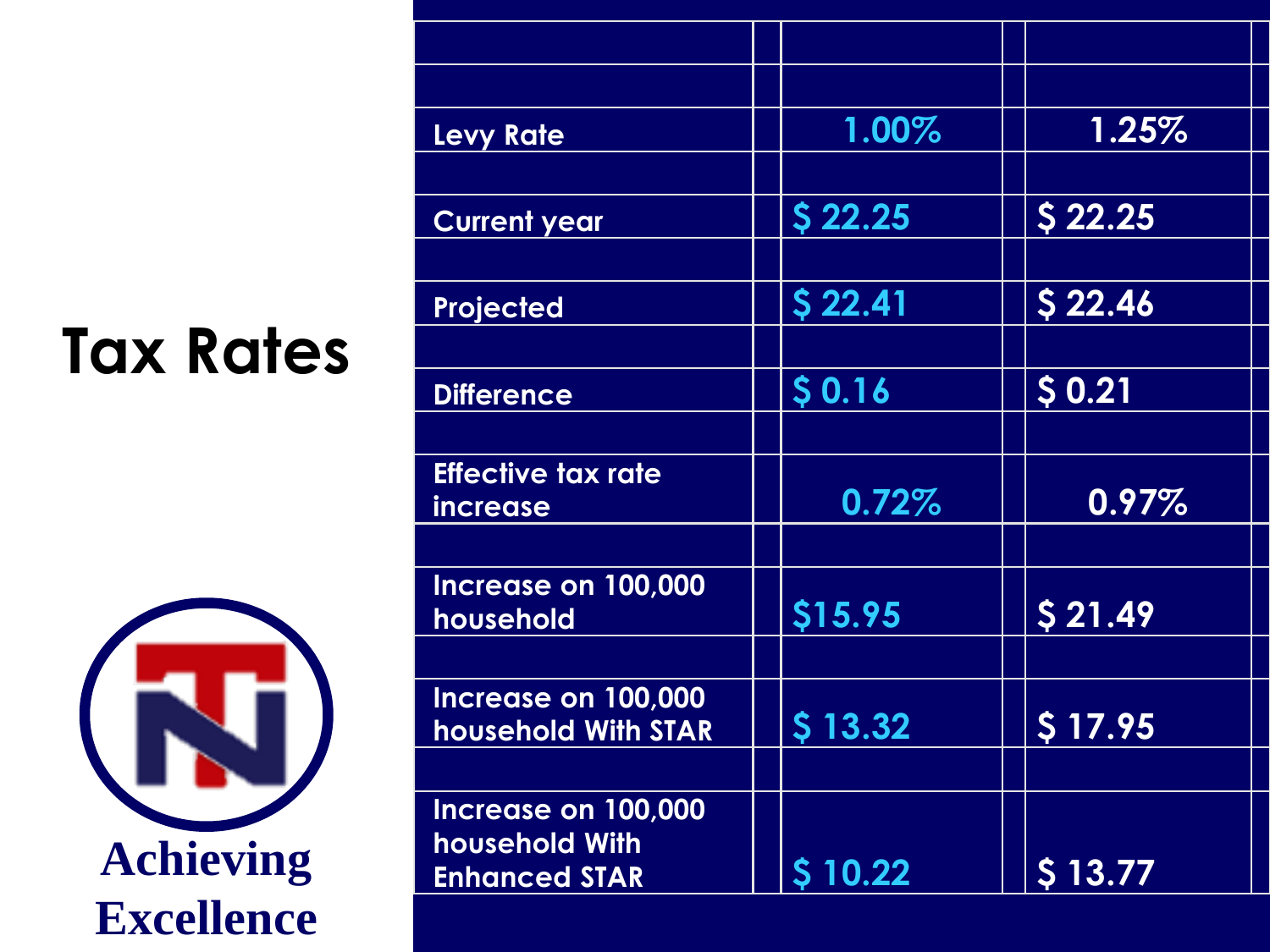# **ANNUAL BUDGET HEARING**

- Tuesday, May 9, 2017 • 7:00 PM
- Spruce Elementary Auditorium



- 
- Tuesday, May 16, 2017
- $\cdot$  12:00 9:00 PM
- Alumni Student Activity **Center**